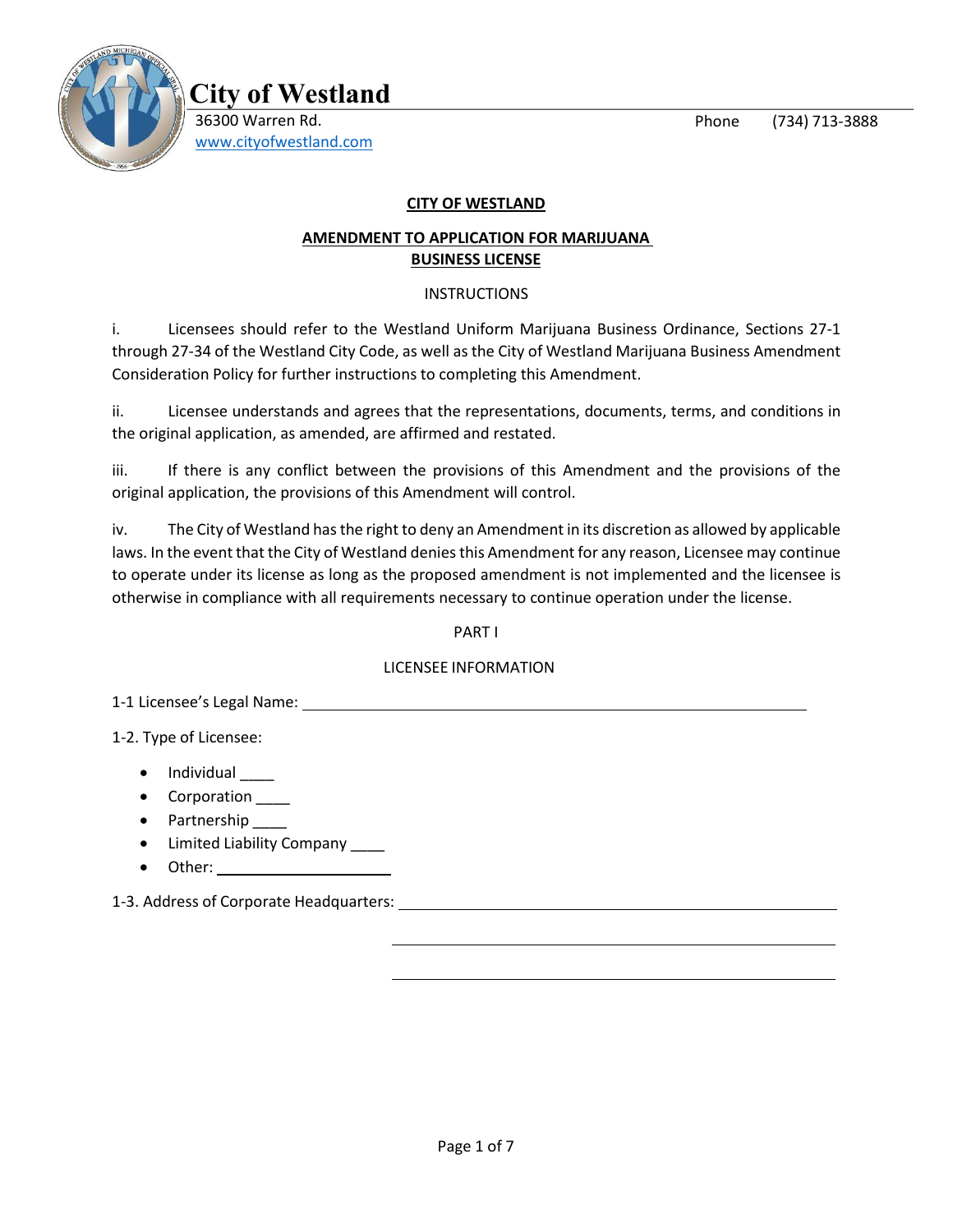| 36300 Warren Rd.<br>www.cityofwestland.com     |                           | Phone                                   | (734) 713-3888 |
|------------------------------------------------|---------------------------|-----------------------------------------|----------------|
| 1-4 Business Location:                         |                           |                                         |                |
| Address(es):                                   |                           |                                         |                |
|                                                |                           |                                         |                |
| <b>Tax Parcel IDs</b><br>$\bullet$             |                           |                                         |                |
|                                                |                           |                                         |                |
|                                                |                           |                                         |                |
|                                                | PART II                   |                                         |                |
|                                                | <b>LICENSES CURRENTLY</b> |                                         |                |
|                                                | <b>HELD</b>               |                                         |                |
| 2-1. Please check all licenses currently held: |                           |                                         |                |
| <b>Medical Use:</b>                            |                           | <b>Adult Use:</b>                       |                |
| <b>Grower Class</b>                            |                           | <b>Grower Class</b>                     |                |
| $\Box$ A                                       |                           | $\Box$ A                                |                |
| $\Box$ B                                       |                           | $\Box$ B                                |                |
| $\Box$ C                                       |                           | $\Box$ C                                |                |
| $\square$ Processor                            |                           | $\Box$ Processor                        |                |
| $\Box$ Secure Transporter                      |                           | $\square$ Secure Transporter            |                |
| □ Safety Compliance                            |                           | □ Safety Compliance                     |                |
| $\Box$ Provisioning Center                     |                           | $\Box$ Retailer<br>$\Box$ Microbusiness |                |

#### AMENDMENT TYPE AND

#### DESCRIPTION

3-1. By reference to the Licensee's original application on file with the City, please identify the section numbers proposed to be amended.

3-2. Please provide a detailed description of the proposed amendment (e.g., change of ownership, operation, or management of the marijuana business, change in odor control plan, change in security plan,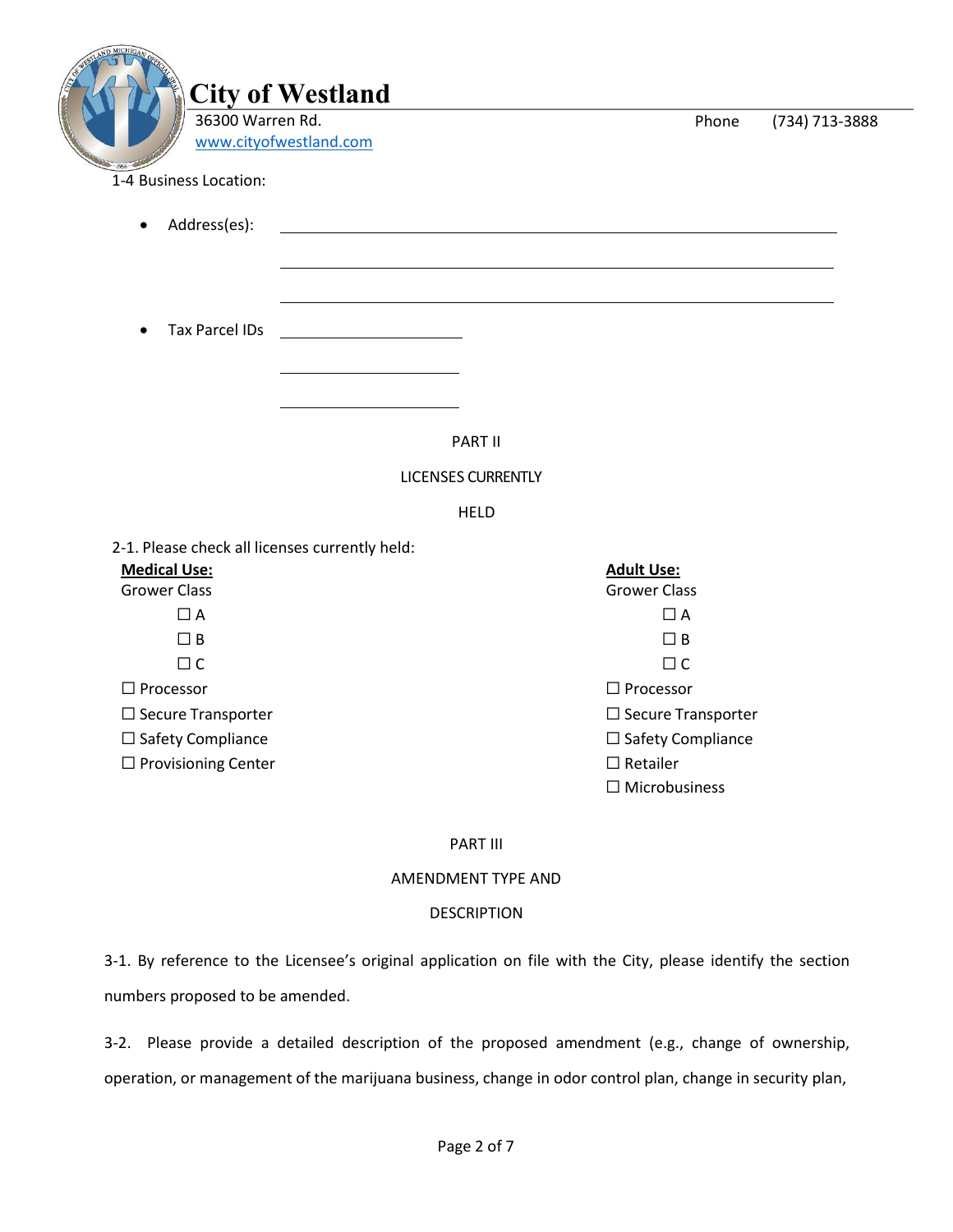

**City of Westland** 36300 Warren Rd. [www.cityofwestland.com](http://www.cityofwestland.com/)

etc.), along with any supplemental information necessary to show how this amendment will affect the marijuana business and how it will continue to be in compliance with all applicable laws and rules.

3-3. If any documents, such as articles of incorporation, bylaws, or shareholder agreements, or other similar corporate documents, submitted with the original license application are proposed to be changed, Licensee must submit the proposed change verbatim. If the Amendment is approved, Licensee must submit certified copies of the executed documents.

3-4. Licensee understands and agrees that the City of Westland is entitled to request any and all additional information or documentation in evaluating the Amendment. At the City's option, the Licensee may respond either orally or in writing. The review and approval of the Amendment is expressly conditioned on the City receiving from the Licensee information deemed by the City in its sole discretion satisfactory to evaluate the proposed amendment. Supplying requested information to the City does not guarantee that the Amendment will be approved.

3-5. This Amendment application is contingent upon Applicant, at its own cost and expense, scheduling and passing a City of Westland Building Inspection and Fire Inspection.

### PART IV

### CONTACT INFORMATION

### 4-1. Authorized Representative

The Licensee must consent for the City to deal with an Authorized Representative during theamendment process. If the Authorized Representative is different than the Authorized Representative listed in the Licensee's last application on file, please list the contact information for the new Authorized Representative: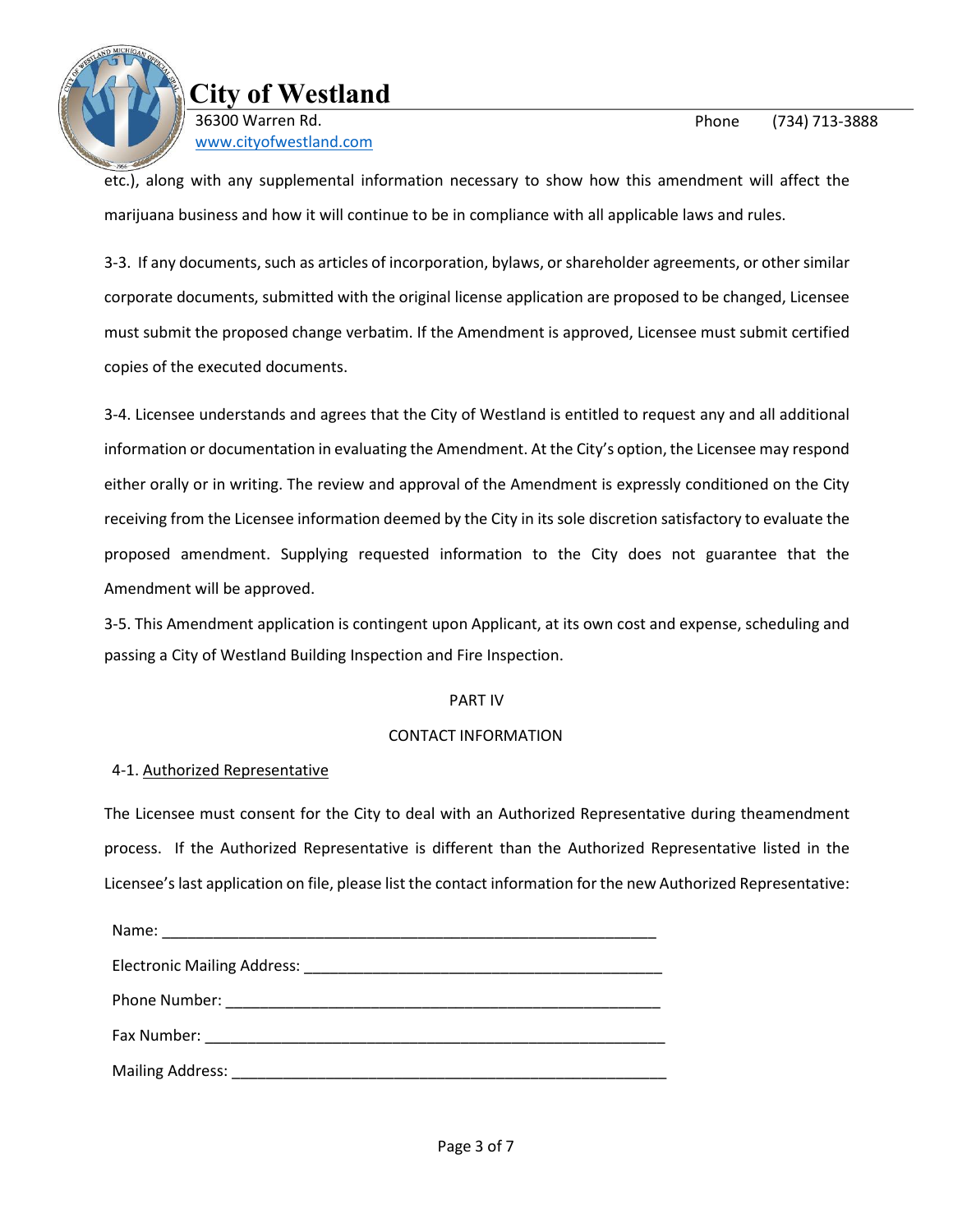Phone (734) 713-3888



## 4-3. Resolution/Sworn Statement

Please attach a resolution, if a business entity, or a sworn statement, if an individual, attesting toall of the

following:

Under penalty of perjury, the information contained in this Amendment is true to the best of Licensee's information, knowledge, and belief.

The Authorized Representative has the actual authority to sign on Licensee's behalf.

Licensee and its Authorized Representative have read, understood, had the opportunity to consult with legal counsel regarding, and agree to be bound by the Westland Uniform MarijuanaBusiness Ordinance, this Amendment form and its conditions and accompanying instructions, City of Westland Marijuana Business AmendmentConsideration Policy, and any terms or conditions placed on a License by the City of Westland.

The amendment(s) contemplated by this application will not violate any of the Licensee's organizational documents, cause a default or breach of any agreement, violate any law or regulation of the state of Michigan or its agencies and political subdivisions, or jeopardize the financial solvency of the Licensee.

### PART V

### STATE AMENDMENT

### DOCUMENTS

5-1. Licensee must attach a copy of any State of Michigan application that relates to this Amendment, if any.

Include applications and all attachments thereto for both medical marijuana facilities and adult-use marijuana establishments.

### PART VI

### TERMS AND CONDITIONS

The terms and conditions herein supersede and replace the terms and conditions under Part VIII of the original application. The Applicant and Authorized Representative agree to the following on behalf of themselves andtheir owners, operators, directors, officers, agents, shareholders, investors, heirs, assigns, estates, successors, parents, subsidiaries, affiliates, and any other holder of any interest whatsoever (collectively, the "Applicant"):

A. Definitions. As used in this Part, the following terms have the following meanings:

*Claim*, means any cause of action or potential cause of action that arises out of the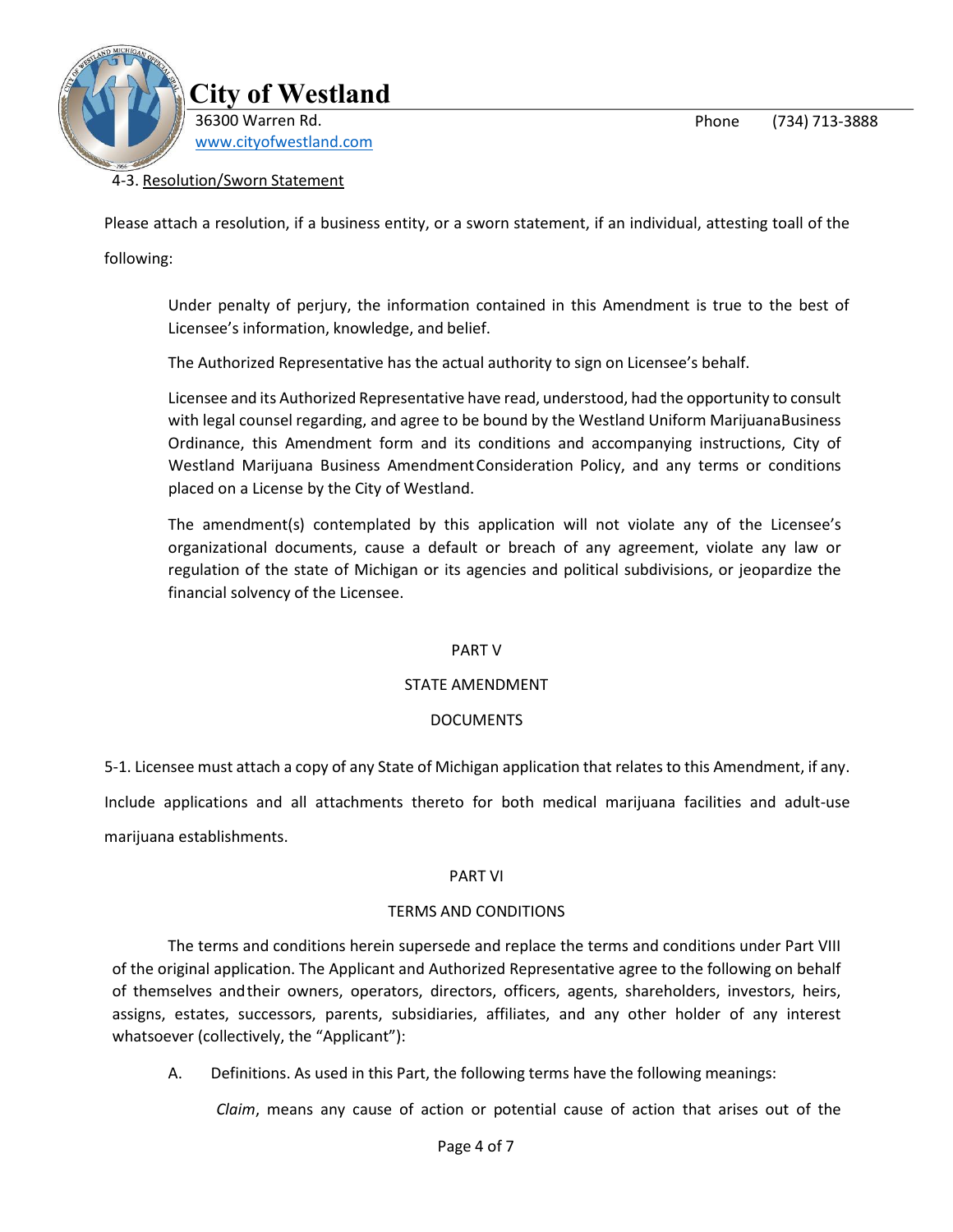

# **City of Westland**

36300 Warren Rd. [www.cityofwestland.com](http://www.cityofwestland.com/)

> operation of or in any way relates to one or more state or local licenses for medical marijuana facilities or adult-use marijuana establishments within the City of Westland, including, causes of action or potential causes of action relating to the City of Westland's application, licensing, inspection, enforcement, renewal, amendment, suspension, or revocation process, or community benefit agreement. This definition includes, but is not limited to, causes of action arising under statutory, constitutional, contractual, and/or equitable law.

> *City*, includes the City of Westland and its representatives, agents, employees, appointed and elected officials, department heads, insurers, contractors, and all boards, commissions, committees, andthe members thereof.

> *Applicant*, with respect to the original application, means the applicant; with respect to an amendment application, means the licensee or conditional licensee applying for the amendment; and with respect to a renewal application, means the licensee or conditional licensee applying for renewal. The term includes the Applicant and any of its affiliated entities, successors in interest, permitted assigns, and others listed in the introductory paragraph of this part of the application.

B. Regardless of whether dispute resolution proceeds under paragraph C or D, below, any Claim against the City, must be brought within six months from the date of the City action giving rise to the Claim, or such Claim will be waived, released, and permanently barred. If the Applicant brings one or more Claims against the City, it must bring all Claims that it has against the City, whether or not related, and any Claims not brought will be waived, released, and permanently barred. If the City prevails on any Claim, the arbitrator or court, as applicable, shall award the City its costs and attorney fees for the Claim or Claims.

This application, its interpretation, enforcement, and any Claims shall be governed by and construed under and in accordance with the laws of the State of Michigan without regard to its conflict of laws.

## C. ARBITRATION.

At the City's option, in the exercise of sole and uncontrolled discretion any Claims shall be settled by arbitration administered by the American Arbitration Association under its Commercial Arbitration Rules. The arbitrator must consolidate Claims involving other Westland marijuana business licensees or applicants when the Claims are similar or related, such as when common issues of law or fact are involved. Judgment on the award rendered by the arbitrator may be entered in any court having jurisdiction.

If selected by the City for dispute resolution, arbitration is the Applicant's sole and exclusive means of obtaining relief for its Claims. Such Claims will be heard and decided by a single arbitrator and shall take place in Wayne County, Michigan.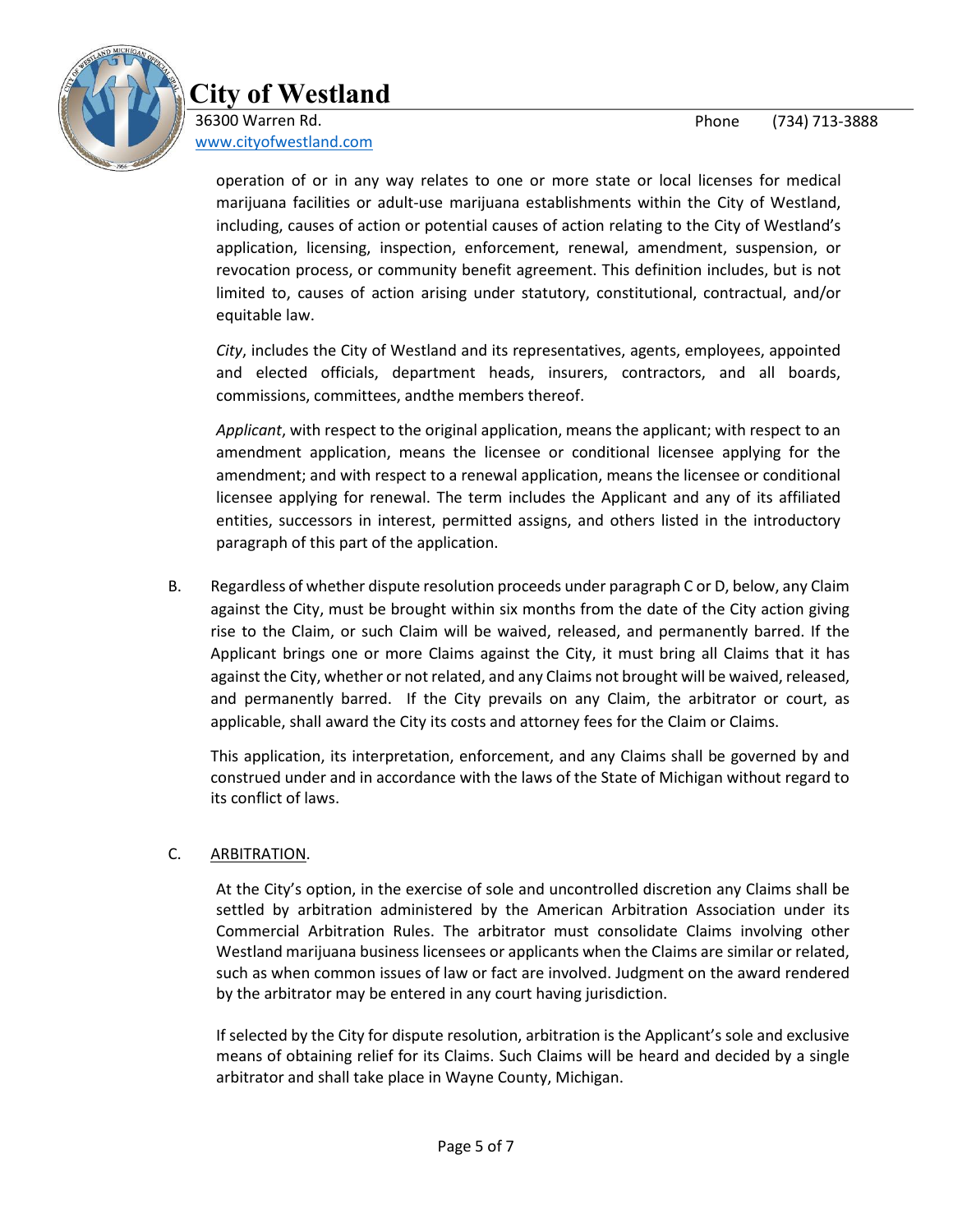

## D. JURISDICTION AND VENUE.

If the City elects not to require arbitration according to paragraph C, then Claims shall be brought in a state court of Michigan seated in Wayne County or appropriate federal court in the Eastern District of Michigan.

# E. JURY TRIAL WAIVER.

PARTIES ACKNOWLEDGE THAT THE RIGHT TO TRIAL BY JURY IS A CONSTITUTIONAL ONE, BUT THAT IT MAY BE WAIVED. EACH PARTY, AFTER CONSULTING (OR HAVING HAD THE OPPORTUNITY TO CONSULT) WITH COUNSEL OF THEIR CHOICE, KNOWINGLY AND VOLUNTARILY, AND FOR THEIR MUTUAL BENEFIT, WAIVES ANY RIGHT TO TRIAL BY JURY IN THE EVENT OF LITIGATION REGARDING THE PERFORMANCE OR ENFORCEMENT OF, OR IN ANY WAY RELATED TO, THIS APPLICATION, OR ANY DISPUTE CONCERNING IT OR ANY CLAIM.

- F. The provisions of this Part are severable. If an arbitrator or court of competent jurisdiction finds any provision hereof to be unenforceable, then the remainder of these provisions shall remain in full force as if the unenforceable provision were never included. This application, applicable City ordinances, policies, and procedures, any application on file with the City, as amended, and the community benefit agreement between the City and the Applicant constitutes the entire understanding of the City and the Applicant with respect to the subject matter hereof and cannot be modified except in writing.
- G. Applicant has reviewed the Westland Uniform Marijuana Business Ordinance, Application Consideration Policy, Amendment Consideration Policy, and Renewal Consideration Policy, and this application, all in their entirety, and has had the opportunity to consult with legal counsel. By submitting this application, Applicant waives and releases any right to bring any as-written challenge to the foregoing ordinance, policies, procedures, or this application.
- H. The approval of this application may be contingent on the Applicant agreeing to any other conditions required by the City.
- I. The provisions of this application are contractual and may be enforced as provided in paragraphs C and D. In agreeing to review the application, the City is relying on the representations and statements in the original application and any applicable renewal or amendment application, and any attachments to any of the foregoing. Applicant understands that the City would not consider the original application, any amendment or renewal application, or any request for land-use approval, building permit, or certificate of occupancy if any representation or statement were omitted or untrue or if the Applicant did not agree to the terms and conditions herein.